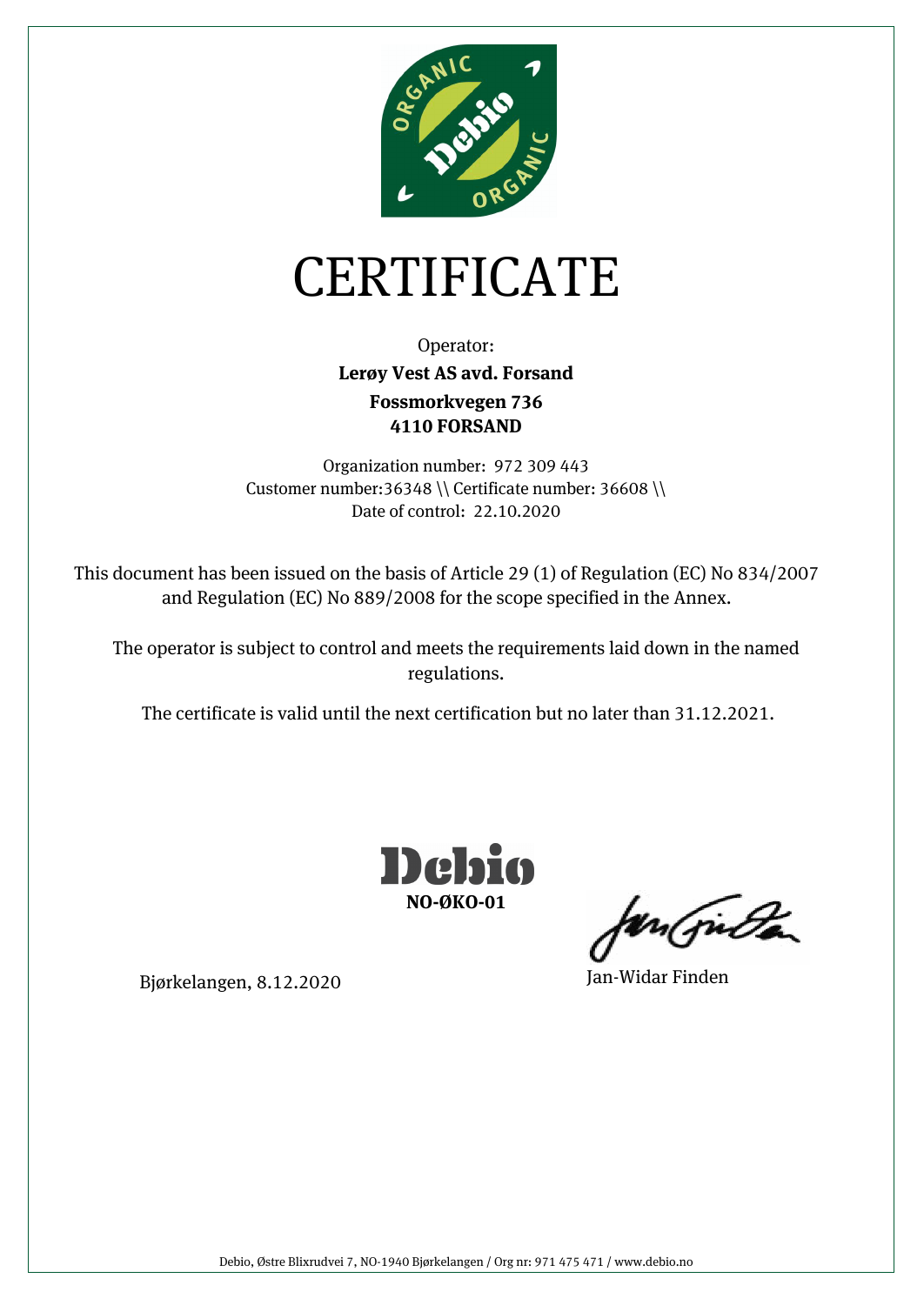

### **Appendix to Certificate**

The annex is only valid in conjunction with certificate no. 36608

**Lerøy Vest AS avd. Forsand** 

#### **Fossmorkvegen 736**

**4110 FORSAND**

Customer number: 36348 Organization number: 972 309 443

Page 2 of 3

#### **Registrations**

|                   | <b>Name</b> | <b>Status</b>                | <b>Comments</b> |
|-------------------|-------------|------------------------------|-----------------|
| <b>Activities</b> |             |                              |                 |
|                   | Fishfarming | $\emptyset$ -label / Organic |                 |
| The Association   |             |                              |                 |

| Products |       |                   |  |  |
|----------|-------|-------------------|--|--|
| 26651    | Smolt | Ø-label / Organic |  |  |

This attachment to the certificate is Debio property and will be withdrawn upon withdrawal, rejection or modification of authentication scope. Only original certificate with a signature is valid. The annex is valid with the certificate.